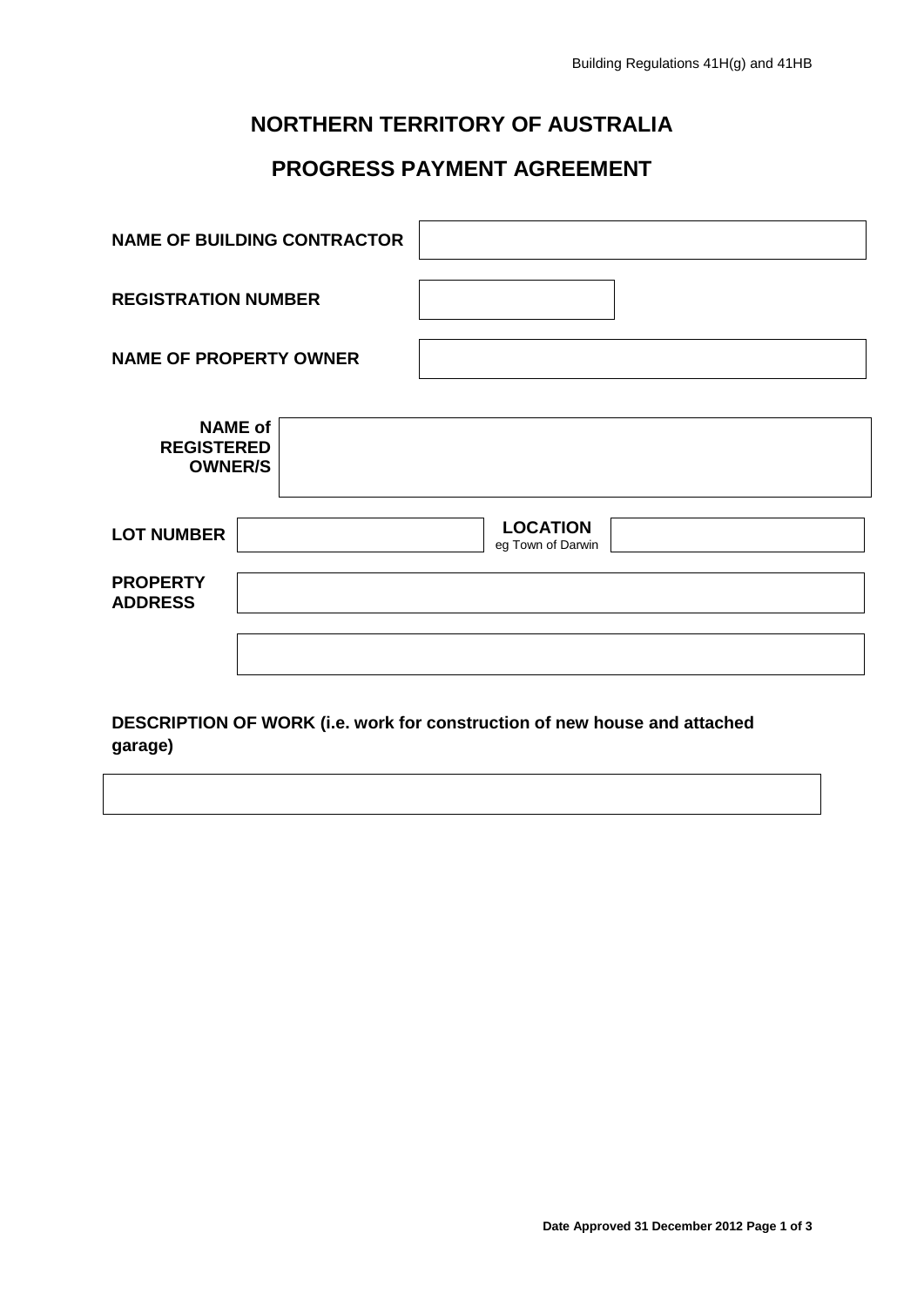#### **IMPORTANT INFORMATION:**

Regulation 41H(f) provides that, unless paragraph (g) applies, a residential building contract must include provisions specifying the percentage of the total contracted price payable to the prescribed building contractor after completion of a stage of the work in accordance with the standard progress payments.

The standard progress payments are described in detail in Regulation 41HA(1) and (2).

Regulation 41H(g) permits the parties to agree to a variation of the standard progress payments or if the contract relates to the construction of a retaining wall – such an agreement may change the building stages or work done under standard stages and may vary the percentage of the total contract price payable for each such completed stage.

Regulation 41HB(1)(a) requires a progress payment agreement under Regulation 41H(g) to be in an approved form. The approved form may be attached to the residential building contract as an annexure or may be included in the body of the contract.

The parties should only agree to vary the standard progress payments where there are circumstances affecting the build which impact upon the cost of particular stages of the work to be carried out.

For example, where the build is to take place on exceptionally rocky ground and the cost of excavation is expected to be a major cost at the outset of the contract, or, where very expensive finishings are required which will result in the fixing stage being a much greater proportion of the total build than would be usual.

If the parties agree that such a variation is justified it is important that both parties fully understand why the variation is required, exactly what work is covered by each agreed stage, and that the percentage of the total contracted price which is payable on completion of each agreed stage is proportionate to the work to be undertaken.

Regulation 41HB

#### **PROGRESS PAYMENT AGREEMENT**

The parties agree –

- 1. That the standard progress payments set out in Regulation 41HA of the Building Amendment (Financial Assets and Residential Building Contracts) Regulations 2012 do not apply; and
- 2. That the stages of building work to be carried out and the payments due on completion of each stage, representing a percentage of the total contracted price for the prescribed building work, up to the 'final' stage are set out in the following table, and
- 3. That the remaining percentage payable after completion of the work to the final stage is specified in the following table and is not less than 3% of the total contracted price, in accordance with regulation 41HB(e).